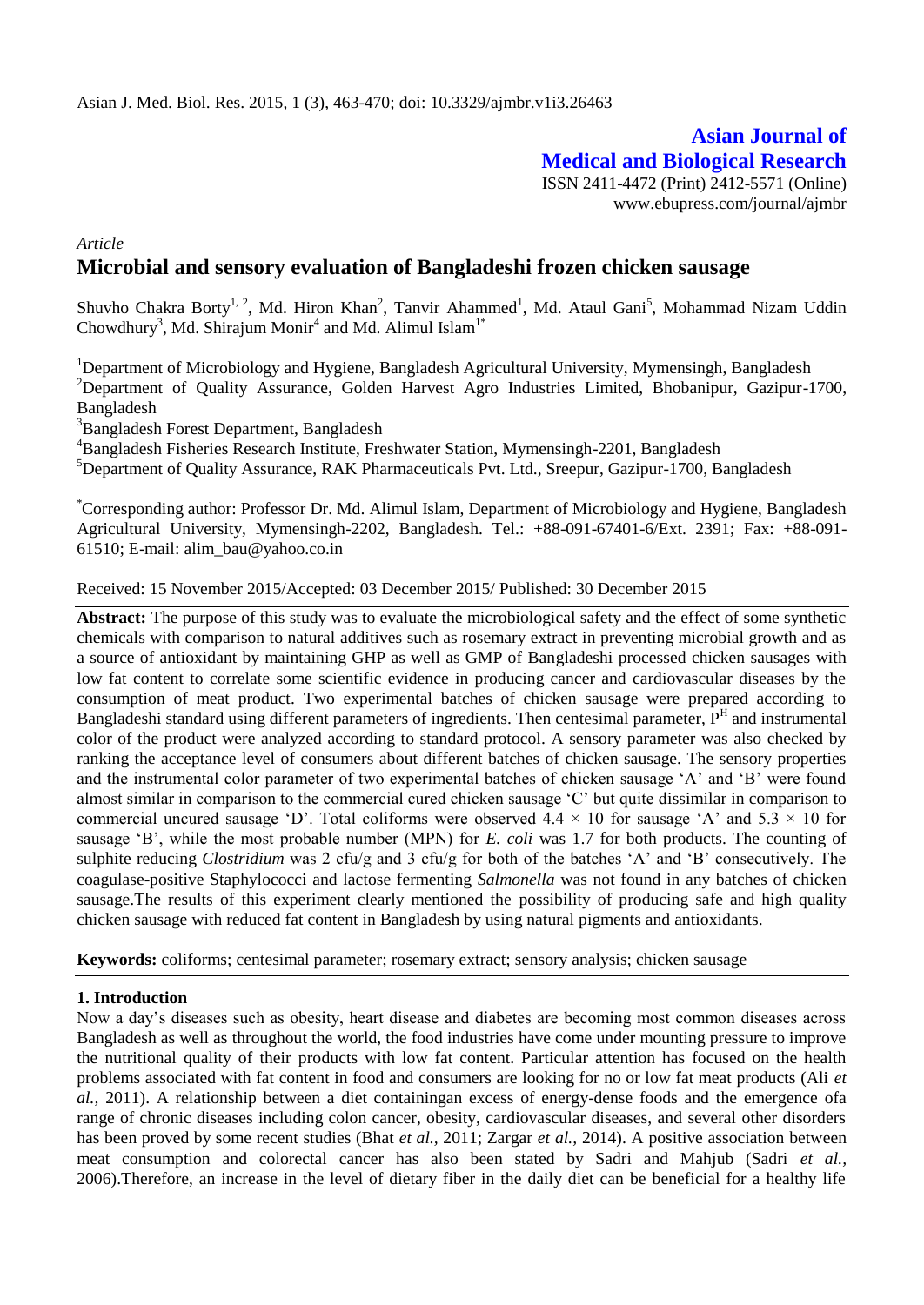Asian J. Med. Biol. Res. **2015**, 1 (3) 464

(Bhat *et al.,* 2011). Dietary fibers are the key ingredient lacking in the meat and meat products and regular consumption of latter is being associated with various health disorders. In our study, we used wheat and rice flours that are containing 14% and 15% dietary fiber consecutively. The addition of flours improved the composition of dietary fiber in chicken sausages. Various reports have revealed that intake of fiber reduces the risk of such diseases. Several studies have proven that dietary fibers have the potential to reduce blood low density lipoprotein cholesterol, risk of diabetes mellitus type 2, coronary heart disease, blood pressure and colorectal cancer (Zargar *et al.,* 2014).

Sausages are industrialized meat products that produced with or without the supplementation of fat tissue. Fresh sausages are produced without heat treatment to reduce the microbes. The microbiological stability of these types of sausages may be increased by the addition of curing ingredients. The curing process is occupied by the addition of salt and nitrate and other ingredients that significantly modify the physical, chemical and microbiological properties of meat products (Venturini *et al.,* 2011). Instead of using nitrate we used rosemary extract for cheaking the availability of producing antioxidant as well as to inhibit microbial activity. The stability of lipids against oxidation was supported by the rosemary extract; especially the sausage with 0.5 g/kg of the extract showed lower TBARS values than lycopene and its combination with the rosemary extract (Rohlik *et al.,* 2013; Szymanczuk *et al.,* 2011). A variety of beneficial effect of rosemary extract on human health has been observed by different studies (Aberle *et al.,* 2001). Some studies stated that it provides adequate antioxidant,protects brain cells from the normal effects of aging, may slow down the progression of Alzheimer's disease, protects cells from carcinogens, inhibits growth of cancer cells, helps in reducing allergy symptoms, especially to dust mites, increases potency of vitamin E and helps in reducing hypertension (Yu *et al.,* 2002). In this experiment, two Bangladeshi formulations of processed chicken sausage were studied with the supplementation of natural cochineal carmine dye and rosemary extracts against synthetic antioxidants for maintaining color, appearance and pleasant flavor to both of the batches. Considering the increasing demand of consumers for healthier and safe foods, the sausages were processed with bone less chicken flesh in an alternative system.

Therefore, the objectives of this study was to observe the microbial load, the centesimal composition, instrumental color in Bangladeshi processed fresh chicken sausages prepared with reduced fat content in different concentrations of carmine and rosemary extract and also to verify the preference of consumers in accepting different color, tenderness, flavor and texture between the experimental batches of chicken sausage and commercially available chicken sausage.

## **2. Materials and Methods**

## **2.1. Selection of chicken**

All the birds used in this experiment were broiler and within the age of 28 to 35 days, average weight was 1.5 kg. All the chickens were sacrificed by knife and thrown into boil water for 40 seconds to 1 minute, and then feathers were removed. Then the chickens were processed for manufacturing chicken sausages.

## **2.2. Composition of experimental batches of chicken sausages**

Two experimental batches 'A' and 'B' were processed according to a selected parameter (Table 1) by following the codes of Good Manufacturing Practice (GMP). Manufacturing of the chicken sausage used skin and bone less chicken flesh, then the flesh and skin were grounded and transported to the mixture machine where flake ice and other ingredients were added to improve the color and texture. After preparing the mixture, it was stuffed in nojex casing (food grade) and tied with thread for making a desired size. Then it was exposed to steaming and smoking chamber. The sausage were then stored in a dark chamber at -18<sup>o</sup>C for twenty days.

|              | Table 1. Composition of ingredients used in manufacturing of uncured fresh Chicken Sausage 'A' and |  |  |  |  |  |
|--------------|----------------------------------------------------------------------------------------------------|--|--|--|--|--|
| $\mathbf{B}$ |                                                                                                    |  |  |  |  |  |

| <b>Components and additives</b> | Batch 'A' $(\% )$ | Batch 'B' $(\% )$ |
|---------------------------------|-------------------|-------------------|
| Bone less chicken flesh         | 79.5              | 79.5              |
| Skin                            | 6.2               | 6.2               |
| Refined wheat flour             |                   |                   |
| Refined rice flour              | 4.5               | 4.5               |
| Flake ice                       | 2.9               | 2.9               |
| <b>NaCl</b>                     | 0.4               | (0.4)             |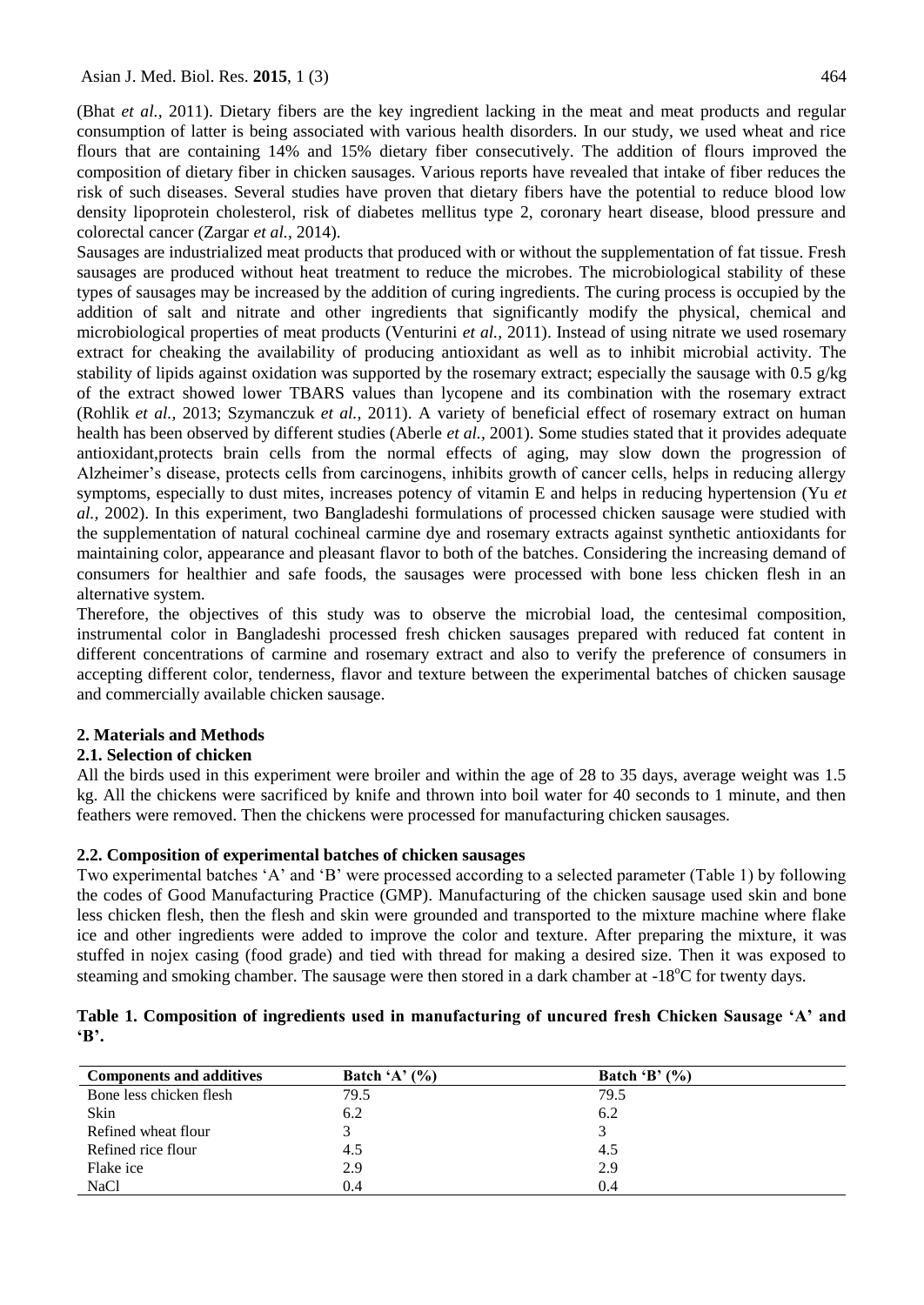Asian J. Med. Biol. Res. **2015**, 1 (3) 465

| <b>Components and additives</b> | Batch 'A' $(\% )$ | Batch 'B' $(\% )$ |
|---------------------------------|-------------------|-------------------|
| Glucono-delta-lactones          | 0.5               | 0.5               |
| Cochineal carmine               | 0.01              | 0.05              |
| Red pepper                      | 0.3               | 0.3               |
| Seasoning                       | 1.4               | 1.4               |
| Malt dextrin                    | 1.5               | 1.5               |
| Garlic pest                     | 0.15              | 0.15              |
| Rosemary extract                | 0.4               |                   |
| Synthetic antioxidant           | -                 | 0.25              |

#### **2.3. Processing and manipulation of chicken sausage**

During the processing and manipulation room temperature was  $17^{\circ}$ C and water used in the recipe was UV treated.

> Making kima of Chicken Thai & Skin Mixing Thai & Skin at 1:4 Ratio Adding all the ingradients as per recipe Making Smash Mixer into Bowl cutter machine  $(12-13^0C)$ Filling into Nojex by Filler Machine and twisting automatically Length (10.30-10.40) cm/Twist and Weight (25-26) gm/Twist Smoking and Steaming by Smoke House Stopping the Machine at Core Temperature ( $68^{\circ}$ C) Colling into Chilled Water  $(4-5^{\circ}C)$ Peeling the Casing automatically and then packaging Passing through Metal Detector Vacuum Sealing Blast Freezing  $(-40^{\circ}C)$ Cartooning Cold Storage  $(-18^0C)$

#### **Figure 1. Flow diagram of the production process of experimental batches of chicken sausage.**

#### **2.4. P<sup>H</sup>**

All samples of chicken sausage were subjected for the measurement of  $P<sup>H</sup>$  immediately before storage and at the end of storage. The  $P<sup>H</sup>$  of two batches 'A' and 'B' were measured by glass electrodes which were placed directly into the mixed meat mass.

#### **2.5. Centesimal parameter analysis**

The total protein, fat and moisture content of both batch 'A' and 'B' were measured according to the methodology provided by AOAC International, USA.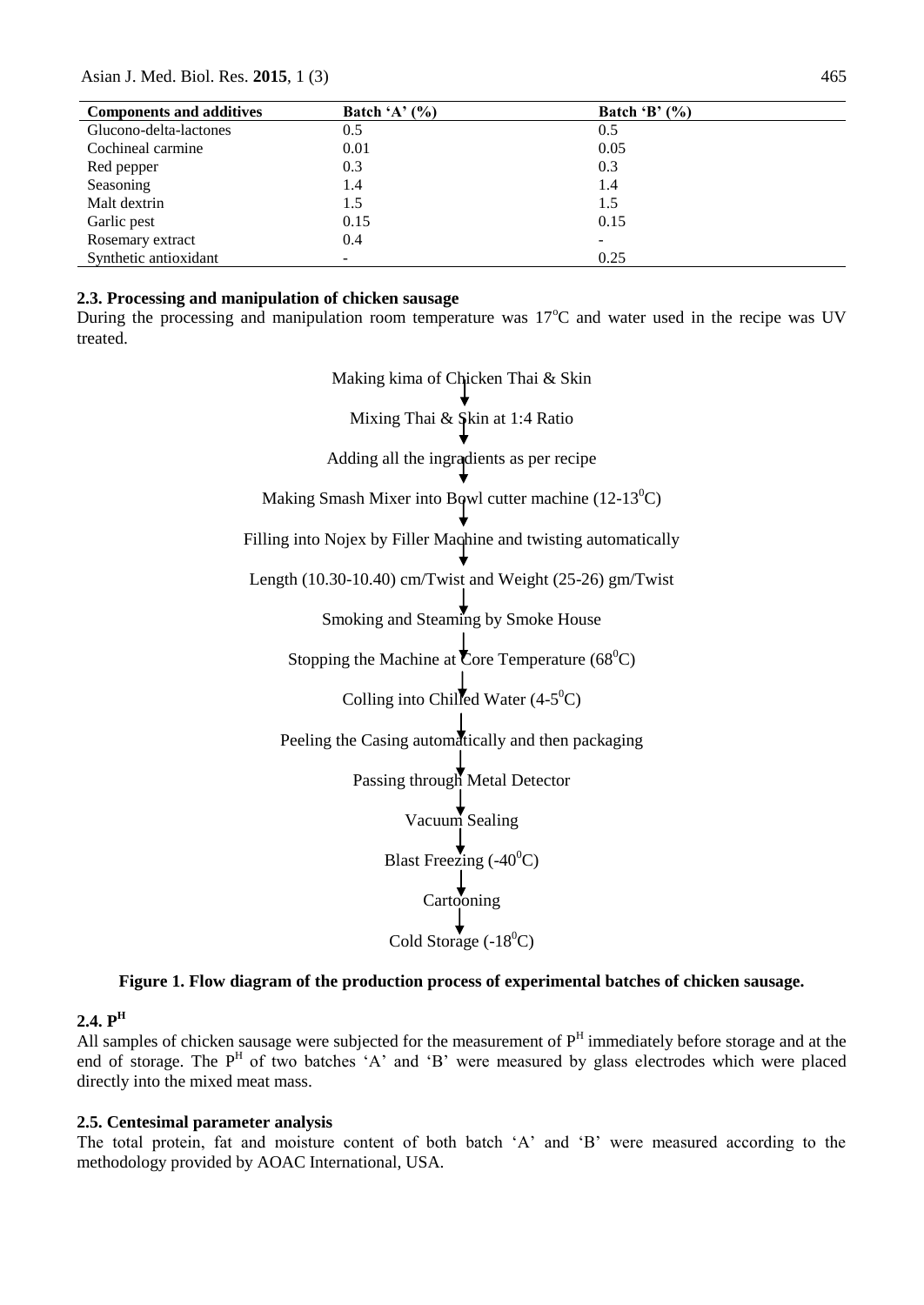#### **2.6. Microbial analysis**

To ensure the food safety by maintaining the proper food hygiene protocol the analysis of the microbial quality of both batches was determined before commencement of storage and at the end of storage at  $-18^{\circ}$ C temperature for twenty days through the determination of total and fecal coliform bacteria per gram of food using standard protocol (Ismail *et al.,* 2002; APHA 2002). The presence of *Staphylococcus* spp., *Clostridium* spp. and *Salmonella* spp. were also evaluated.

#### **2.7. Determination of psychrophilic counts**

The pour plate technique recommended by American Public Health Association was applied using Standard Plate Count Agar medium (Oxoid-CM463) and incubated at  $7^{\circ}$ C for 10 days at the end of the storage -18<sup>o</sup>C for twenty days.

#### **2.8. Determination of mesophilic counts**

The pour plate technique recommended by American Public Health Association was applied using standard plate count agar medium (Oxoid-CM463) and incubated at  $37^{\circ}$ C for 24 hours at the end of the storage -18<sup>o</sup>C for twenty days.

#### **2.9. Sensory analysis**

The both experimental batches of chicken sausages 'A' and 'B' were compared with another two commercial brands of sausage 'C' and 'D'. A total of 40 consumers were occupied in separate booths on the exposure of white light at  $25^{\circ}$ C temperature. The both raw and fried samples were tested in three steps. In first step the sensory evaluation was done for checking proper color and appearance of raw sausages before frying, it was performed for ranking the preference of consumers when they were showed a product over another. The 'A' and 'B' batches of chicken sausages were thawed for balancing temperature in refrigerator for 24 hours. The samples were then served randomly in plastic cups. The results were statistically analyzed according to the method stated by Newell, which defines the value of critical differences between the total ordering at level of 5%. The fried sausages of both experimental batches were evaluated by nine point hedonic scale, where 1 was stands for disliked extremely, 2 was for disliked much,3 was for disliked moderately, 4 was for disliked slightly, 5 was for neither liked nor disliked, 6 was for liked slightly, 7 was for liked moderately, 8 was for liked very much and 9 was stands for liked extremely. The purchase tendency of processed products was measured by a five point scale where (1) I would certainly buy, (2) I would probably buy, (3) maybe I would buy / not buy, (4) I would probably not buy, and (5) I would certainly not buy. The sensory analysis was done according to Venturini *et al.* (2011).

## **3. Results and Discussion**

## **3.1. Centesimal parameter analysis**

The average of protein fraction, fat fraction and moisture contents of experimental chicken sausages were 18.88%, 7.6% and 72.56% respectively. Addition of wheat and rice flours increased a little bit protein concentration because the wheat flour contains 26% and the rice flour contains 19% protein. The standard parameter was fixed for chicken sausage in Brazil stated that fresh-type sausages should have 70% maximum moisture content, 30% maximum fat content and 12% minimum protein content (Demeyer *et al.,* 2008). The fat content of different batches of sausages was influenced by the addition of skin in the recipe. This results of this study is in consonance of Venturini *et al.,* 2011 but slightly varied from those that reported by Newell *et al.,* 1987. The protein content found in this study was significantly higher than the maximum limit, while the moisture content was slightly over the recommended percentage. The reduced fat content product should have a minimum fat reduction of 25% when compared to the regular conventional product but the low fat content product should have the fat content is lower than 3% in solid products (Lee *et al.,* 1999). In this work, chicken sausages made only with fat from the bone less chicken flesh (A and B) were considered as having reduced fat content, since they presented reduction of 41.95% (7.6% of fat), when compared to conventional products made with chicken meat, which have about 17.4% of fat before frying (Newell *et al.,* 1987).

## **3.2. P H**

The average pH of all batches was 6.50, 6.35, 6.25, and 6.20 respectively before storage and 5.95, 5.80, 5.75 and 5.70 consecutively after storage. During storage under freezing, the  $P<sup>H</sup>$  of sausages A and B decreased significantly over time. The rapid decline in pH after 24 hours of storage was probably due to the conversion of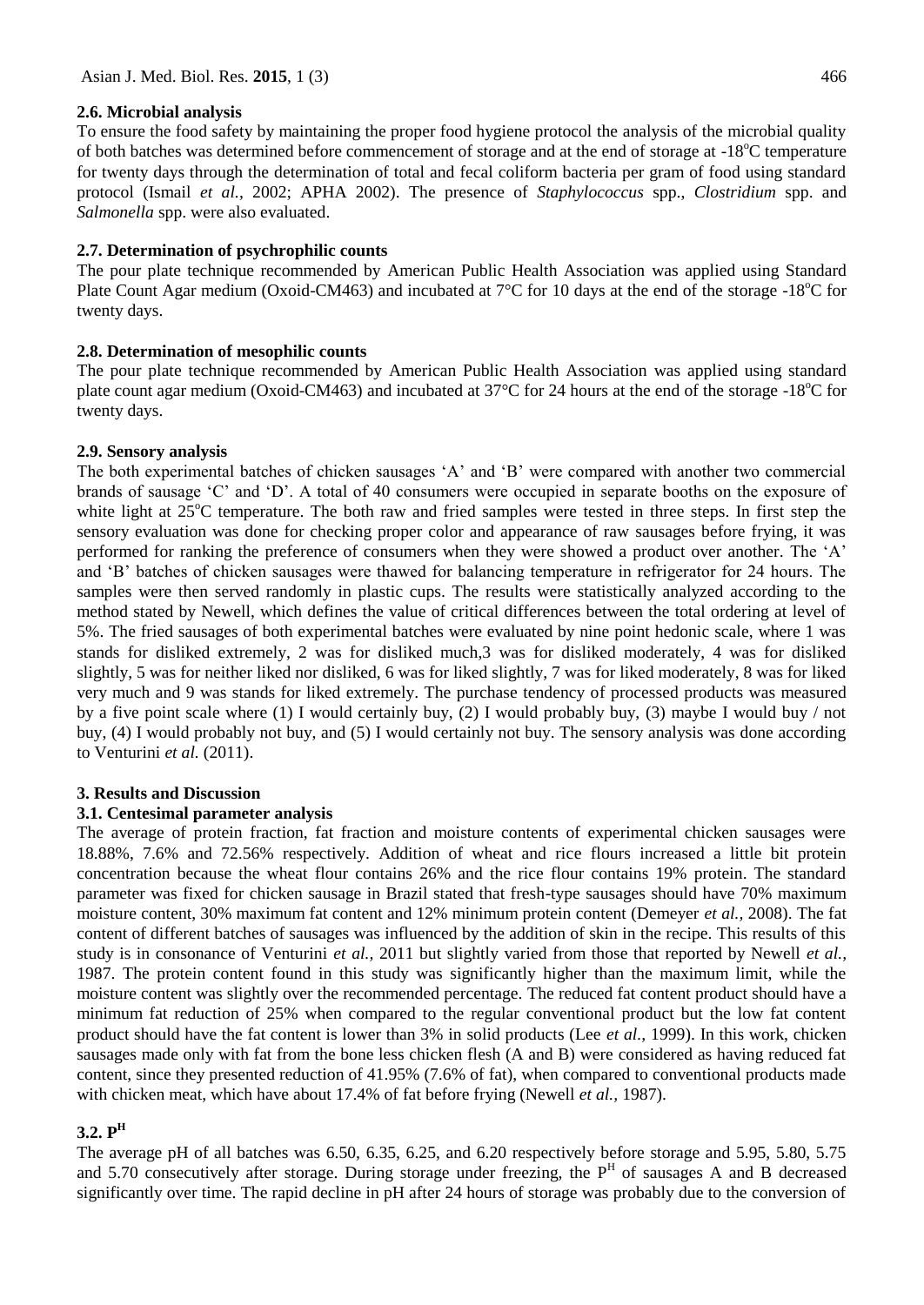glucono-delta-lactone into gluconic acid (Venturini *et al.,* 2011). The pH may interact with many other factors such as water activity, salt, temperature, oxide reduction potential, and preservatives to inhibit growth of pathogenic bacteria (Kroger *et al.,* 2003). In addition to interfering in acidity, glucono-delta-lactone can also act as flavoring agent that helps in making the final product tastier.

#### **3.3. Microbial analysis**

Total coliforms were observed  $0.8 \times 10$  before storage and  $4.4 \times 10$  after storage for sausage 'A' and  $1.3 \times 10$ before storage and 5.3 × 10 after storage for sausage 'B', while the MPN for *E. coli* was 0.8 before storage and 1.7 after storage for both products. The counting of sulphite-reducing *Clostridium* was 2 cfu/g and 3 cfu/g for both of the batches 'A' and 'B' consecutively. The coagulase-positive *Staphylococci* and lactose fermenting *Salmonella* was not found in any batches of chicken sausage. This finding is slightly variable with those that found by Venturini *et al.,* 2011, but quite disagreed with the findings stated by Chakraborty *et al.,* 2015.

#### **3.4. An average of mesophilic and psychrophilic counts**

The count of Mesophilic and Psychrophilic bacteria was obtained before and after storage of all batches of samples. Results of the counts are summarized in Table 2.

**Table 2. An average of mesophilic and psychrophilic counts of all batches of sausages before and after storage.**

| <b>Batches of chicken</b> | <b>Mesophilic counts</b> |                     | <b>Psychrophilic counts</b> |                     |  |
|---------------------------|--------------------------|---------------------|-----------------------------|---------------------|--|
| sausage                   | <b>Before storage</b>    | After storage       | <b>Before storage</b>       | After storage       |  |
| 'A' uncured               | $1.4 \times 10^{4}$      | $1.7 \times 10^{4}$ | $1.3 \times 10^{3}$         | $1.6 \times 10^{3}$ |  |
| 'B' uncured               | $0.8 \times 10^5$        | $1.3 \times 10^{5}$ | $0.7 \times 10^{4}$         | $1.1 \times 10^{4}$ |  |
| 'C' commercial cured      | $1.1 \times 10^{5}$      | $1.3 \times 10^{5}$ | $1.6 \times 10^{4}$         | $1.9 \times 10^{4}$ |  |
| 'D' commercial            | $1.3 \times 10^{4}$      | $1.7 \times 10^{4}$ | $0.7 \times 10^{3}$         | $1.3 \times 10^{3}$ |  |
| uncured                   |                          |                     |                             |                     |  |

The total mesophilic and psychrophilic counts of all batches of sausages obtained in this study are almost in consonance of the findings that previously stated by Ismail *et al.,* 2002.

#### **3.5. Instrumental evaluation**

The averages of instrumental color of raw fresh chicken sausages were oriented in Table 3. In this study color saturation c<sup>\*</sup> value of the processed sausage 'B' was significantly higher than that of the processed sausage 'A' but the color saturation of commercial cured sausage 'C' was found almost similar. This data is highly agreed with those findings that stated by Venturini *et al.*, 2011. The h<sup>\*</sup> value which is stands for hue of processed sausage 'B' received a higher concentration of carmine extract was found lower than the other batches of sausage. The darkening of product 'D', in comparison to the other batches of sausage seems to be correlated both to the absence of nitrite and caramine as well as to the absence of antioxidant. Lee *et al.* 1999 observed that the reduction of antioxidants inhibits the formation of metamyoglobin which is responsible for improving the red color in flesh and flesh products. Meanwhile Yu *et al.,* 2002 stated that natural extracts used in meat product may have antioxidant effect comparable to synthetic antioxidants for maintaining the color and prevention of lipid oxidation during refrigeration at  $2^{\circ}C$  temperature. The high cochineal carmine concentration effect in sample 'B' can be determined by the high values of red a\* and chroma c\* which were found higher than the other batch of sausage except for the batch'D'.

**Table 3. Averages of instrumental color of raw chicken sausage for color, flavor, tenderness and appearance attributes after 20 days of storage at -18<sup>o</sup>C temperature.**

| <b>Batch of chicken sausage</b> | Instrumental color <sup>1</sup> |                     |                       |                         |                              |  |
|---------------------------------|---------------------------------|---------------------|-----------------------|-------------------------|------------------------------|--|
|                                 |                                 |                     |                       |                         |                              |  |
| 'A' uncured                     | $49.2 \pm 0.9^b$                | $9.1 + 0.4^{\circ}$ | $8.1 \pm 0.9^{\circ}$ | $12.56 \pm 0.8^{\circ}$ | $40.8 \pm 3.1$ °             |  |
| 'B' uncured                     | $43.8 \pm 2.1^a$                | $17.9 + 1.3a$       | $4.1 + 0.4^a$         | $19.22 + 1.4^a$         | $12.1 \pm 1.9^b$             |  |
| 'C' commercial cured            | $49.8 \pm 1.7$ <sup>b,c</sup>   | $16.1 + 1.9^c$      | $10.3 \pm 1.3^{b}$    | $17.77 + 2.2^a$         | $32.23 \pm 2.8^{\text{a}}$   |  |
| 'D' commercial uncured          | $48.1 + 2.5^{\circ}$            | $3.8 \pm 0.5^d$     | $7.9 \pm 3.1^{\rm b}$ | $10.1 + 0.5^{\circ}$    | $65.35 \pm 9.8$ <sup>d</sup> |  |

Averages existed in the same column with different alphabet are found statistically variable.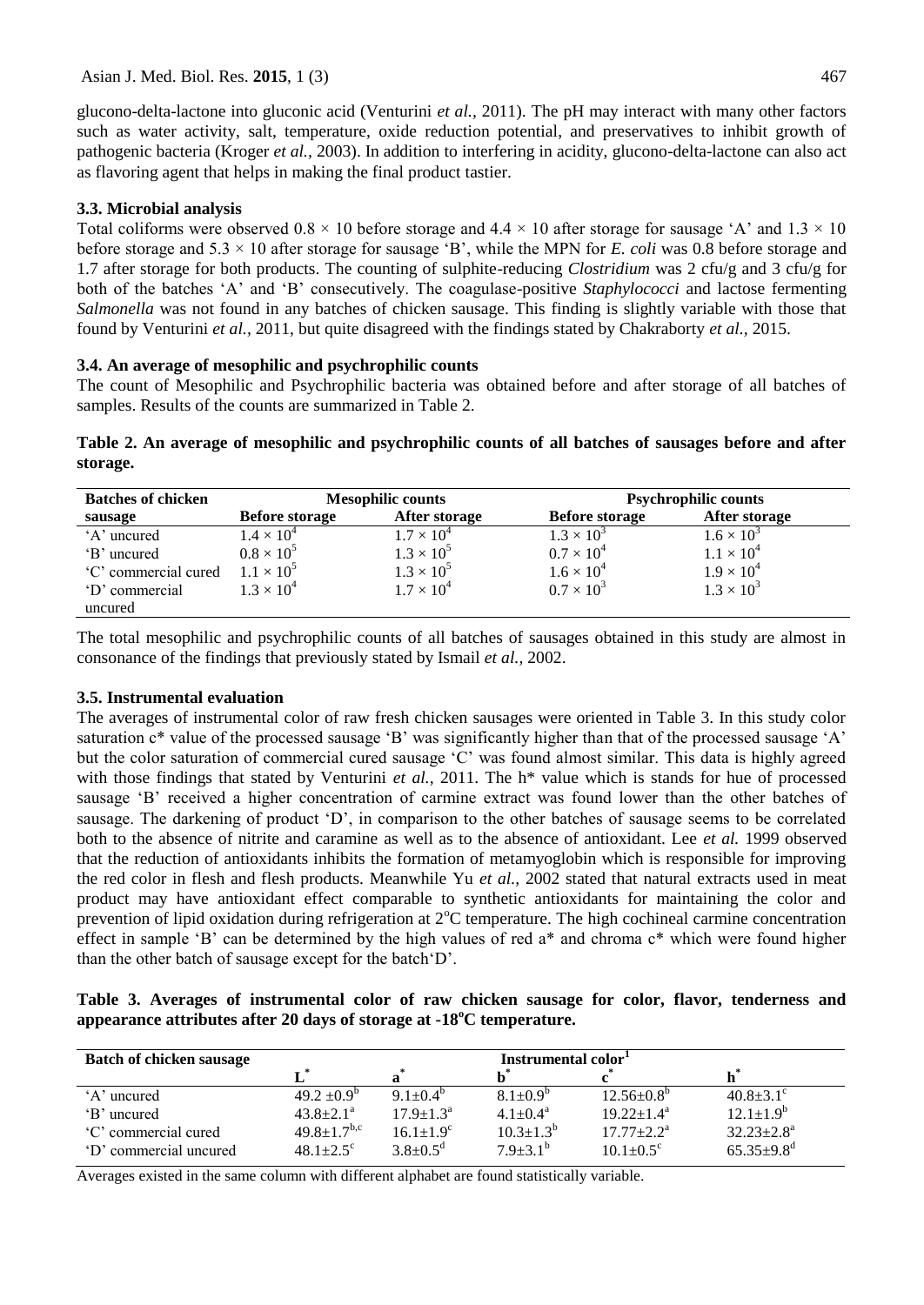#### **3.6. Sensory evaluation**

The preference ranking test of consumers are gained from individual booth are showed in Table 4. The descending order was obtained from the most preferred to the least preferred opinion of consumers is established for the color and texture attributes of raw chicken sausages were found as 'C' is greater than 'A' when 'A' is greater than 'B' and then 'B' is greater than 'D'.

**Table 4. Cumulative values attained from the preference ranking test about raw chicken sausage before frying.**

| <b>Batch of chicken sausage</b> |                 | <b>Sensory attributes</b> |  |  |  |
|---------------------------------|-----------------|---------------------------|--|--|--|
|                                 | Color           | <b>Texture</b>            |  |  |  |
| 'A' uncured                     | $52^{\circ}$    | 58 <sup>a</sup>           |  |  |  |
| 'B' uncured                     | 38 <sup>a</sup> | $47^{\rm a}$              |  |  |  |
| 'C' commercial cured            | 49 <sup>a</sup> | $52^{\circ}$              |  |  |  |
| 'D' commercial uncured          | 41 <sup>a</sup> | $44^{\mathrm{a}}$         |  |  |  |

Averages existed in the same column with different alphabet are found statistically variable.

However statistically significant but no variation were observed between the experimental batches of sausage. The color and texture of commercial cured sausage with a supplementation of nitrate/nitrite were the most preferred but the color and texture of commercial uncured sausages were the least preferred which indicates the main factor for purchasing the raw sausages was the notion of the color oxidation in the meat product which was more visible in sample 'D', as expressed in Table 1. On the other hand the significantly decreased saturation of red color and the improved tone of brown mentioned that these batches of sausage had more visible oxidized color. The scores of the preference test exhibited more informative answers about the differences between the batches of sausages. The average scores assigned by consumers for the color, flavor, tenderness and overall appearance attributes of fresh chicken sausages is shown in Table 5.

**Table 5. Averages of the sensory scores of fried sausages for the color, flavor, tenderness and texture attributes twenty days of storage at -18<sup>o</sup>C temperature.**

| <b>Chicken sausage</b> | <b>Sensory attributes</b>  |                          |                          |                       |  |  |
|------------------------|----------------------------|--------------------------|--------------------------|-----------------------|--|--|
|                        | Color                      | <b>Tenderness</b>        | <b>Flavor</b>            | <b>Texture</b>        |  |  |
| 'A' uncured            | $5.9 \pm 2.2^{\mathrm{a}}$ | $7.6 \pm 2.0^{a,b}$      | $6.8 \pm 2.0^{a,b}$      | $7.3 \pm 1.1^{\circ}$ |  |  |
| 'B' uncured            | $6.4 \pm 1.9^{\rm a}$      | $7.3 \pm 1.7^{\rm a}$    | $7.6 \pm 1.7^{\rm a}$    | $6.8 \pm 1.3^{\circ}$ |  |  |
| 'C' commercial cured   | $6.8 \pm 2.3^{\circ}$      | $6.8 \pm 2.2^{\text{a}}$ | $8.2 \pm 0.8^{\text{a}}$ | $7.7 \pm 1.4^{\circ}$ |  |  |
| 'D' commercial uncured | $5.9 \pm 1.9^b$            | $7.1 \pm 0.8^b$          | $5.9 \pm 1.7^b$          | $6.2{\pm}0.8^b$       |  |  |

Averages existed in the same column with different alphabet are found statistically variable.

The scores obtained about the sensory color, tenderness, flavor and texture of uncured sausages 'A' and 'B' manufactured without supplementation of nitrate/nitrite was not varied significantly from the scores gained about the commercial sausages made with the addition of nitrite 'C'. But the sensory color and texture of the batch 'A' and 'B' were statistically higher than those batch of commercial uncured sausages 'D' which is also made without nitrite supplementation Roberts *et al.,* 1975. This variation may be correlated to the absence of carmine and antioxidant in producing the commercial uncured product which may have adverse effect on the color, flavor and texture of the products during refrigeration due to the oxidation of oxymyoglobin to metamyoglobin which converts the red color to brown (Shahidi *et al.,* 1992; Sindelar *et al.,* 2007). The scores of the preference test showed more definitive information about the variation between the batches of sausages. Table 4 exhibits the average scores assigned by consumers about the color, flavor, tenderness and texture attributes of fresh chicken sausages. The response of consumers reveled that they would certainly or probably buy the processed sausages 'A' and 'B' meanwhile only 32.1% responded they would buy the commercial uncured sausage 'D'.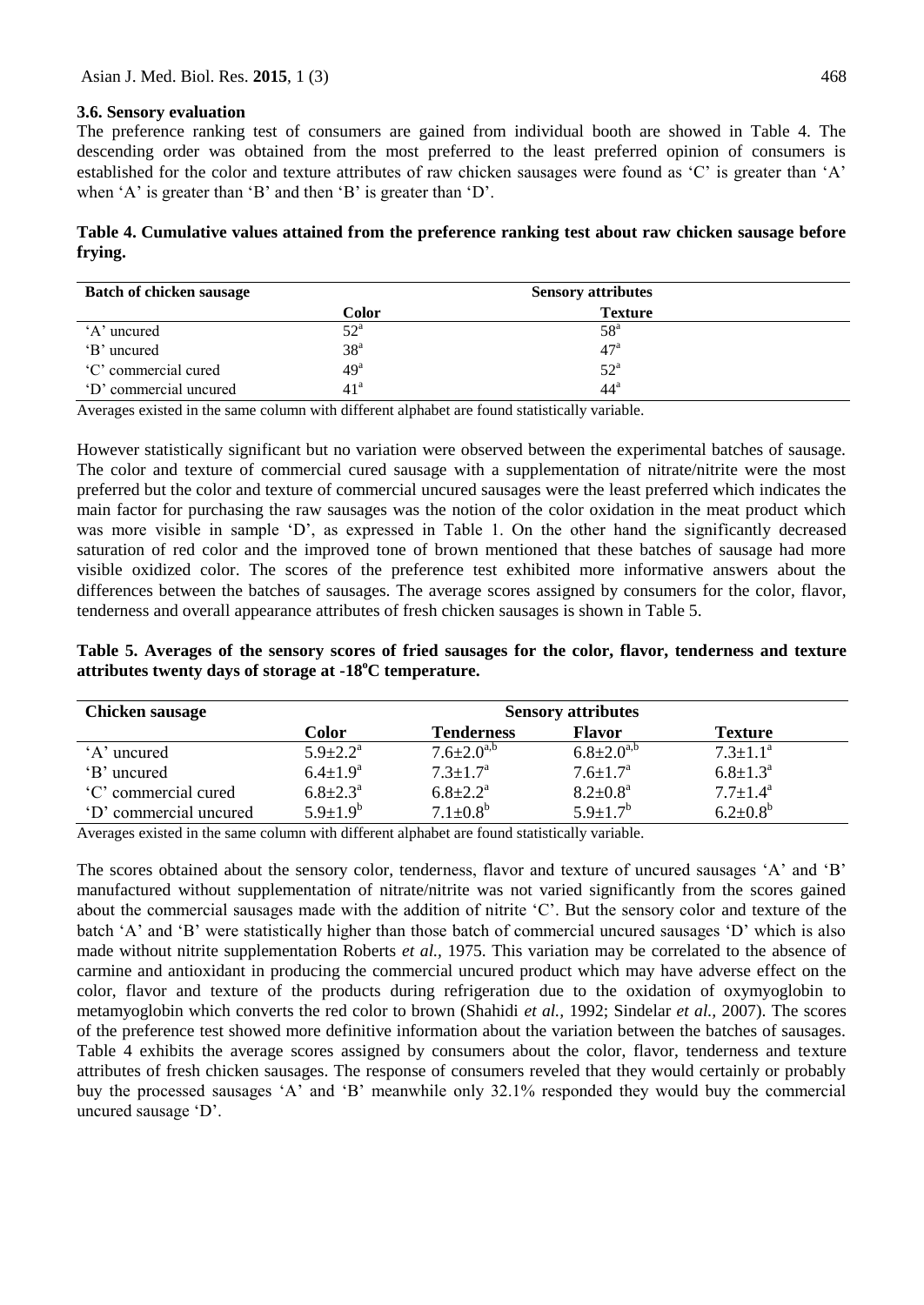| <b>Parameter</b>           | 'A' uncured | 'B' uncured | $\cdot$ C' | $\mathbf{D}^{\prime}$ |
|----------------------------|-------------|-------------|------------|-----------------------|
|                            |             |             | commercial | commercial            |
|                            |             |             | cured      | uncured               |
| Would be certainly bought  | 25.8        | 26.2        | 33.02      | 19.1                  |
| Would be probably bought   | 41.7        | 31.8        | 16.98      | 13                    |
| May or may not be bought   | 20.8        | 27.7        | 27.2       | 36.8                  |
| Would not probably bought  | 11.7        | 10.3        | 18.1       | 31.1                  |
| Would not certainly bought | $0.0\,$     | 4.0         | 4.7        | 0.0                   |

**Table 6. Consumer percentage of preference test about purchase tendency.**

The supplementation of natural antioxidant in lower carmine concentration of sausage reduced darkening of the batch of sausage 'A'. Thus the batch of sausage 'C' has showed the same preference level in comparison to 'A". The batch of sausage 'B' consisted with highest concentration of carmine showed improved intensity of red color before frying, which was rejected by a certain amount of consumers (Vanderzant *et al.,* 1992).

#### **4. Conclusions**

The result of this study is clearly indicates the possibilities of producing high quality chicken sausage by using natural antioxidants in Bangladesh. Avoiding the use of nitrate is exhibiting more fruitful result to produce chicken sausage in a preferable quality without significant alteration of color, tenderness, flavor and texture. Maintenance of proper hygienic protocol is necessary to satisfy GHP as well as GMP. The microbial load of raw chicken sausage was observed in this study found within the acceptable range. Handling, processing and manipulation should be maintained in an aseptic manner thus the microbial load will be decreased. Practicing GHP will improve the quality of the product and reduce the probability of spoilage during storage. Maintenance of proper temperature during processing, storage, transportation, distribution and retailing is very much important. Improper maintenance of temperature will facilitate multiplication of spoilage causing bacteria thus the bacterial activity will alter the color, flavor, texture and nutritional facts of produced chicken sausage. Frozen meat product such as chicken sausage is becoming very popular in Bangladesh. Increasing production of such product in an industrial manner may be able to fulfill native demand as well as can initiate exporting opportunities across the world.

#### **Acknowledgements**

The authors are expressing cordial thanks and gratitude to all the stuffs of the Department of Microbiology and Hygiene of Bangladesh Agricultural University and Golden Harvest Agro Industries Limited, Bangladesh to fulfill the experimental work successfully and also for providing continuous support and sincere cooperation.

#### **Conflict of interest**

None to declear

#### **References**

Aberle. 2001. Principles of Meat Science. 4th ed. Iowa: Kendall/Hunt.

- Ali MS, GD Kim, HW Seo, EY Jung, BW Kim, HS Yang and ST Joo, 2011. Possibility of Making Low-fat Sausages from Duck Meat with Addition of Rice Flour. Asian Australian J. of Anim. Sci. 24: 421-428
- American Public Health Association 'APHA', 2002. Methods for the Microbiological examination of foods. 4<sup>th</sup> edition. Technical Committee on Microbiological Methods for Foods. Washington D. C., USA
- Association of Official Analitical Chemists AOAC, 1984. Official methods of analysis. 14th ed. Washington: AOAC
- Bhat ZF and V Pathak, 2011. Quality evaluation of mutton Harrisa during one week refrigerated storage. J. Food Sci. and Techn. 49: 620–625.
- Chakraborty S, MNU Chowdhury, MH Khan, MS Monir, and MA Islam, 2015. Isolation and Identification of Bacteria from Four Different Frozen Snacks of Gazipur District of Bangladesh. Inter. J. Res. in Biosci. 4: 51-58.
- Demeyer D, K Honikel and S Desmet, 2008. A Challenge for the Meat Processing Industry. Mea. Sci., 80: 953- 959.